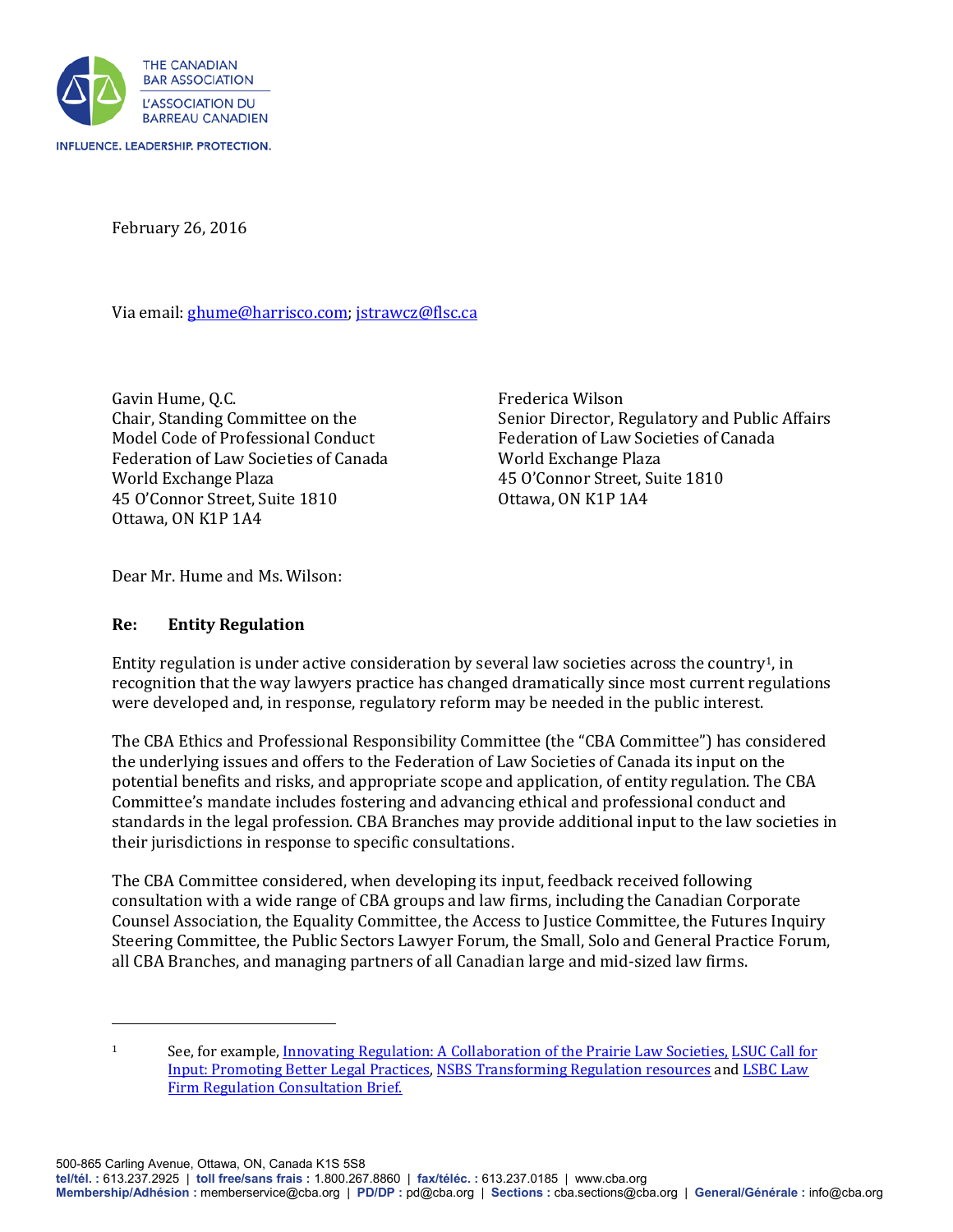#### **Purpose of Entity Regulation**

The CBA Committee supports the introduction of entity regulation to better reflect the reality that ethical practices of many Canadian lawyers are heavily influenced by the culture and ethical infrastructure of the entity in which they work. For that reason, the entities should also be subject to regulation, in the public interest.

Law firms have the potential to control behaviour more effectively than regulators in many situations. However, entity regulation must be proportionate and reflect where real risk lies. It should not add a significant regulatory compliance burden unless justified by a material risk.

In the CBA Committee's view, the goal is regulation that:

- reflects and responds to the way Canadian lawyers practice today, and
- results in better service and better protection for clients, fewer claims against individual lawyers and improved access to justice and diversity within law firms.<sup>2</sup>

#### **Importance of Harmonized Regulation**

 $\overline{\phantom{a}}$ 

The CBA Committee supports entity regulation being developed by Canadian law societies in a concerted and coordinated manner. We encourage law societies closer to implementation to adjust their processes, to allow a reasonable opportunity for a coordinated approach to be developed among at least those law societies actively considering entity regulation at this time.

Law societies in Nova Scotia, B.C., Saskatchewan and Manitoba<sup>[3](#page-1-1)</sup> already have specific legislative authority to regulate law firms and other entities providing legal services, and are considering implementation. Ontario and Alberta don't yet have specific legislative authority to regulate entities but are actively looking at the issue. The Prairie law socie[ti](#page-1-2)es have attempted to approach their assessment of entity regulation in a coordinated manner. <sup>4</sup>

The objective of more effective regulation requires harmonization of entity regulation across the country. The burden on law firms operating in more than one jurisdiction, and the heavy costs of compliance in that scenario (that will be passed on to clients), calls for a concerted effort by law societies and the leadership of the Federation to circumvent a patchwork of regulations.

# **Outcomes-focused Regulation – A Model for Entity Regulation**

The CBA Committee supports the adoption of outcomes-focused regulation (similar to the model adopted in New South Wales, Australia) in the event that entity regulation is adopted, but also as a worthy regulatory reform on its own. While entity regulation refers to the object of the regulation (individual lawyer or organization), outcomes-focused regulation refers to a more proactive than

<span id="page-1-0"></span><sup>&</sup>lt;sup>2</sup> The CBA Futures Initiative viewed entity regulation as a means for lawyers to take proactive steps toward a more representative profession; see 2014 CBA Futures report [recommendations](http://www.cbafutures.org/CBA/media/mediafiles/PDF/Reports/Futures-Final-eng.pdf?ext=.pdf) on entity [regulation](http://www.cbafutures.org/CBA/media/mediafiles/PDF/Reports/Futures-Final-eng.pdf?ext=.pdf) (not approved as CBA policy), pp. 48-49,proposing that entity regulation expressly include the objectives of diversity and inclusivity in legal workplaces.

<span id="page-1-1"></span><sup>3</sup> N.S*. Legal Profession Act*, s. [27](http://www.canlii.org/en/ns/laws/stat/sns-2004-c-28/latest/sns-2004-c-28.html), B.C. *Legal Profession Act,* s. [36,](http://www.canlii.org/en/bc/laws/stat/sbc-1998-c-9/latest/sbc-1998-c-9.html) Saskatchewan *Legal Profession Act 1990,*  s. [2\(1\)\(h\)](http://www.qp.gov.sk.ca/documents/English/Statutes/Statutes/L10-1.pdf) and Manitoba *Legal Profession Act,* s. [24.1.](http://www.canlii.org/en/mb/laws/stat/ccsm-c-l107/latest/ccsm-c-l107.html?resultIndex=1) Quebec's [Règlement](http://www2.publicationsduquebec.gouv.qc.ca/dynamicSearch/telecharge.php?type=2&file=//B_1/B1R9.htm) sur l'exercice de la profession en société et en [multidisciplinarité](http://www2.publicationsduquebec.gouv.qc.ca/dynamicSearch/telecharge.php?type=2&file=//B_1/B1R9.htm) provides for self-assessment from LLP or incorporated law firms. N.B. has prepared draft legislation.

<span id="page-1-2"></span><sup>4</sup> *Supra* 1: Innovating Regulation: A [Collaboration](http://www.lawsociety.sk.ca/media/127107/INNOVATINGREGULATION.pdf) of the Prairie Law Societies.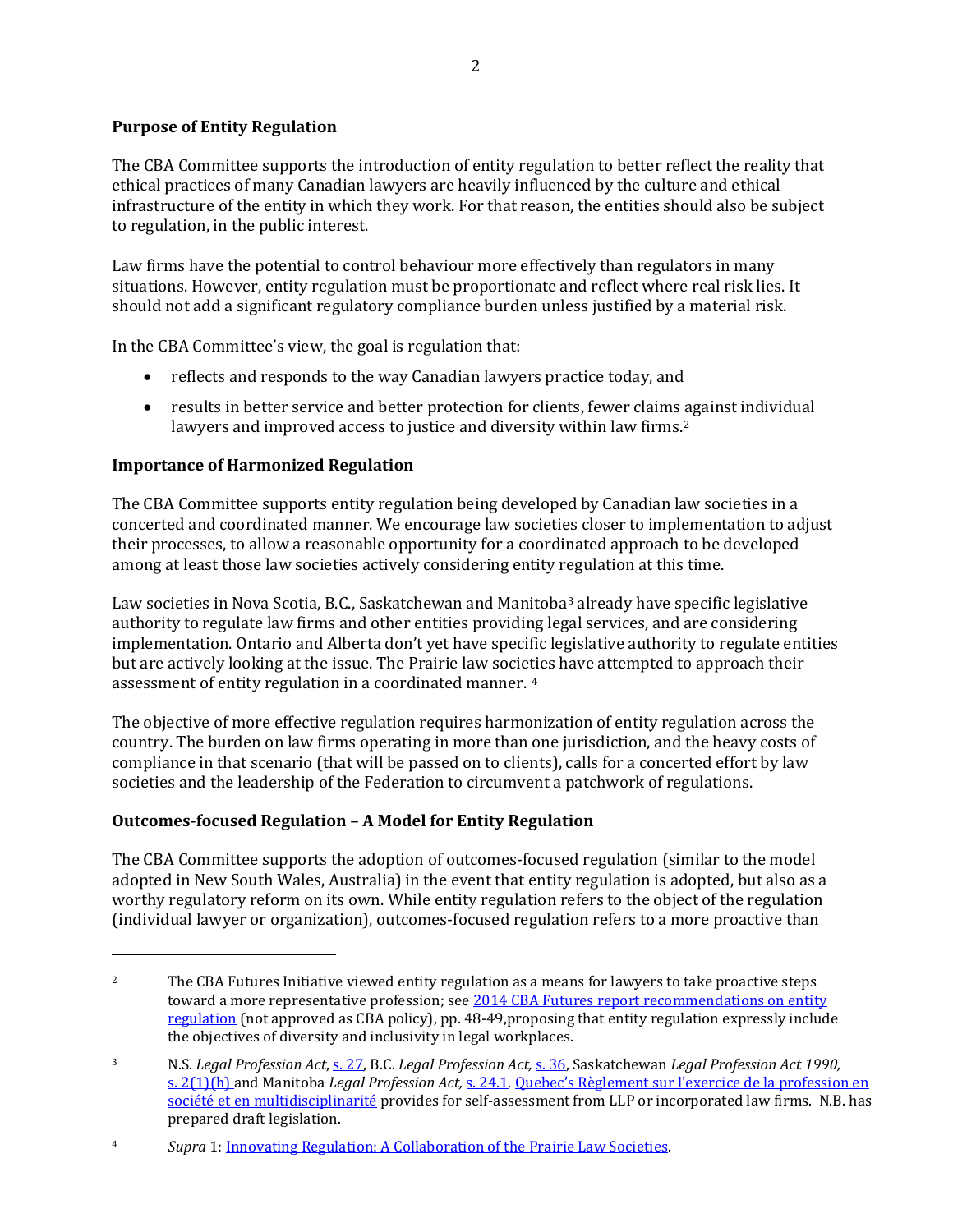reactive kind of regulation. It encourages establishing ethical infrastructure and engaging in ethical best practices both within law firms and by individual lawyers, rather than relying on complaints to drive regulatory discipline. Outcomes-focused regulation sets out regulatory objectives<sup>[5](#page-2-0)</sup> and leaves it to the lawyer, or entity subject to regulation, to determine how to most effectively achieve those objectives.

Outcomes-focused regulation encourages accountability and innovation in meeting ethical duties. We expect its adoption will alleviate rather than exacerbate the regulatory burden on the profession, increase engagement in ethical best practices, and potentially reduce client complaints significantly (as experienced in New South Wales<sup>6</sup>), as long as the regulatory objectives are matched to established (or possibly newly adopted) ethical duties, and sufficiently high level and flexible to be adapted to different kinds of practice.

# **Compliance with Entity Regulation**

l

The CBA Committee supports outcomes-focused regulation that describes the regulatory objectives at a high level and provides examples of how a law firm might comply, not prescriptive rules for compliance.

Setting out prescriptive rules for compliance is contrary to the purpose and benefits of outcomesfocused regulation, will impose a costly new burden on Canadian lawyers and law firms, and will render outcomes-focused regulation insufficiently flexible to apply across practice contexts.

One potential benefit of entity regulation is that it may result in more efficient regulation of the profession, by diverting many reporting and other compliance requirements from multiple individual lawyers in an entity to the single entity. Where this is not the actual impact of entity regulation, such as in a solo or small firm practice, special care must be taken to ensure that any regulation of the entity is justified by a material risk.

We encourage law societies to support lawyers and law firms by providing examples of ways to comply with the regulatory objectives and to consult as needed to ensure the adequacy of the entity's ethical infrastructure, supplemented by law society audits. Small firms in particular, which may have fewer management resources, will benefit from tools and training to establish an ethical infrastructure appropriate for their firms. However, examples are useful as long as they are examples only, not prescribed measures. Firms will face an unreasonable new burden if required to meet regulatory objectives in prescribed ways. This is contrary to the flexibility that is the essence of proportionate, risk-based and outcomes-focused regulation.

Lawyers and law firms should be permitted to self-assess their compliance[7](#page-2-2), reporting to the regulator as required on their results, especially on plans to address areas where they are not fully

<span id="page-2-0"></span><sup>&</sup>lt;sup>5</sup> Examples from the CBA Committee's Ethical Best Practices [Self-Evaluation](http://www.cba.org/getattachment/Publications-Resources/Practice-Tools/Ethics-and-Professional-Responsibility-(1)/Resources/Resources/Ethical-Practices-Self-Evaluation-Tool/ethicalSelfevaluationEng.pdf) Tool include competence, client communication, confidentiality, conflicts, preservation of client property/trust accounting/file transfers, fees and disbursements, hiring (including measures to promote diversity), supervision, retention and staff well-being (including measures to promote equity in the workplace), rule of law and administration of justice, and access to justice. See also CBA [Committee's](http://www.cba.org/CBA/activities/pdf/ethicalinfrastructureguide-e.pdf) 2013 paper on ethical infrastructure and evaluating ethical best practices.

<span id="page-2-1"></span><sup>6</sup> Christine Parker, Tahlia Gordon, and Steve Mark "Regulating Law Firms Ethics Management: An Empirical Assessment of an Innovation in Regulation of the Legal Profession in New South Wales" (2010) 37(3) Journal of Law and Society 446 at 493

<span id="page-2-2"></span><sup>7</sup> Reflecting the New South Wales model, and the CBA Committee's Ethical Best Practices Self- [Evaluation](http://www.cba.org/getattachment/Publications-Resources/Practice-Tools/Ethics-and-Professional-Responsibility-(1)/Resources/Resources/Ethical-Practices-Self-Evaluation-Tool/ethicalSelfevaluationEng.pdf) Tool.